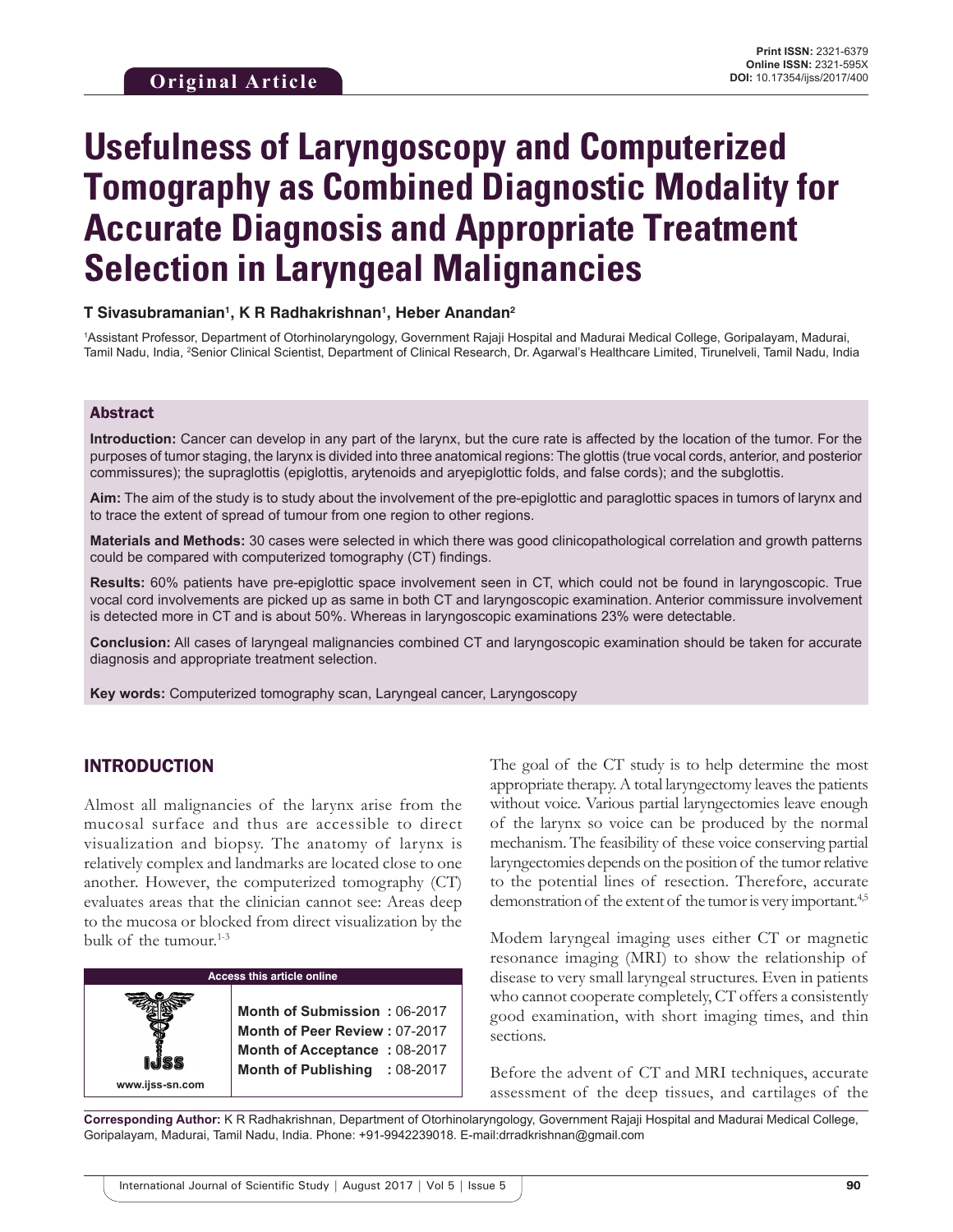larynx could be achieved only by surgical exploration. Direct laryngoscopy is useful to demonstrate the mucosal surface of the larynx and CT is more useful for diagnosing the tissue plane invasion and luminal extension of the growth. This study explains how combination of endoscopy and CT scan is a better diagnostic tool in therapeutic planning of malignant tumors of larynx.<sup>6-8</sup>

### **Aim**

To study about the involvement of the pre-epiglottic and paraglottic spaces in tumors of larynx and to trace the extent of spread of tumor from one region to other regions.

# MATERIALS AND METHODS

This is a prospective study and all the cases selected for this study were chosen from the patients who attended our upgraded Institute of Otorhinolaryngology Government General Hospital, Chennai. This study was done after institutional approval and written informed consent was obtained from all the patients included in the study. 30 cases were selected in which there was good clinicopathological correlation and growth patterns could be compared with CT findings.

## **Inclusion Criteria**

Malignant turnouts involving the larynx alone taken for study.

## **Exclusion Criteria**

Benign lesions of larynx, tuberculosis, True vocal cord lesions without anterior commissure involvement, recurrent growth. The clinical evaluation was done by indirect laryngoscopy, direct laryngoscopy, neck exanimation, biopsy from the tumor, radiologic methods to assess the extent of tumor spread, and staging.

# RESULTS

In this study, 19 out of 30 patients came between - years of age  $(63.3\%)$  only six patients came under  $\leq 40$  years of age (20%) and two patients came above 70 years of age (6.66%). Among the 19 cases, in four 1-60 years of age, 11 were supraglottic, and eight were glottic regions. 19 out of 30 patients came between 41 and 60 years of age (63.3%). Only six patients came under <40 years of age (20%) and two patients came above 70 years of age (6.66%). Among the 19 cases in 41-60 years of age, 11 were supraglottic and eight were glottic tumors. Among the six cases <40 years of age, four were supraglottic growth and two were glottic tumors. No subglottic tumor was found. Among the 30 patients studied 28 were male and two were female with a male:female ratio of 14:1. This implies a higher incidence in male in this country. Glottic tumors in female patients were not found in our study. The absence of glottic tumor in female group may be due to absence of predisposing factors such as alcohol, smoking, and pan chewing. Among the patients selected for study tuberculosis was ruled out by clinical methods such as indirect laryngoscopy, direct laryngoscopy, Mantoux, erythrocyte sedimentation rate, X-ray chest, for all the patients biopsy had been taken before CT to confirm the diagnosis (Table 1).

60% patients have pre-epiglottic space involvement seen in CT, which could not be found in laryngoscopic. True vocal cord involvements are picked up as same in both CT and laryngoscopic examination. Anterior commissure involvement is detected more in CT and is about 50%, whereas in laryngoscopic examinations 23% were detectable. In supraglottic region, there is no difference in tumor spread in both laryngoscopic examination (97%) and CT (97%). Subglottic involvement is detected more in CT scan (7%). Tracheal air column is better shown by CT than laryngoscopic examination that is identified and compromised in 7% CT whereas 3.3% in laryngoscopic examinations. Laryngeal frame work involvement is accurately estimated in CT scan which is about 44% in thyroid cartilage involvement. While in laryngoscopic examinations both were detected less in percentage is about 7%. No extralaryngeal spread is diagnosed by laryngoscopic examination. Whereas 50% of extra laryngeal spread diagnosed using CT scan (Table 2).

In clinical staging, 21 out of 30 (70%) patients presented in Stages III, 4 out of 30 (13.3%) in Stage IV. Whereas 5 out of 30 (16.6%) in Stage II and no patient presented in Stage I (Table 3).

## **Table 1: Correlation of CT and laryngoscopy findings of carcinoma larynx**

| <b>Site</b>                     | $n=30$ (%) |        |
|---------------------------------|------------|--------|
|                                 | СT         | СE     |
| Within laryngeal frame work     |            |        |
| Pre-epiglottic space            | 60         | U      |
| True vocal cords                | 83         | 76     |
| Anterior commissure             | 50         |        |
| Supraglottic/subglottic region  | 97/7       | 97/3.3 |
| Tracheal air column             |            | 3.3    |
| Laryngeal frame work            |            |        |
| Thyroid cartilage               | 44         |        |
| Beyond the laryngeal frame work |            |        |
| Extralaryngeal space            | 50         |        |
| Lymph nodes                     | 33         | 23     |

CT: Computerized tomography, CE: Contrast enhanced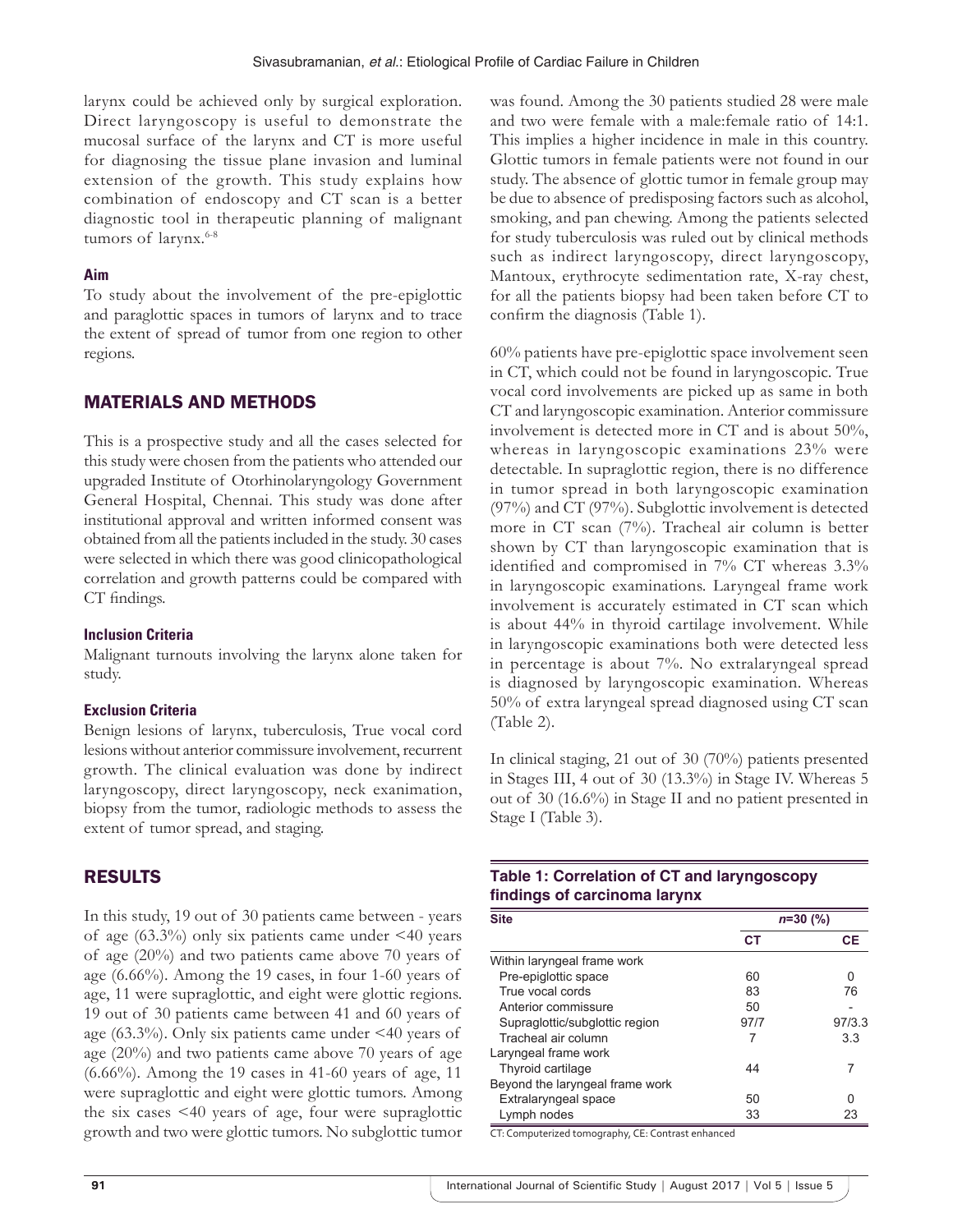In staging of supraglottic tumors underestimation occurred in laryngoscopic examination particularly in  $T<sub>2</sub>$ and  $T_{4}$  whereas overestimation occurred in  $T_{3}$  stage when compared to CT staging (Table 4).

In glottic tumors underestimation in  $T_2$  and  $T_3$  stages in laryngoscopic staging compared to CT staging (Table 5).

Thyroid cartilage involvement was better assessed by CT than clinical examination. Hence, underestimation of  $T<sub>4</sub>$ and overestimation of  $T_3$  occurred in clinical examination of supraglottic tumors. In glottic growths, underestimation of tumors occurred in  $T_2$  and  $T_3$  lesions.

#### **Histopathological Examination**

Among 30 patients, 29 had biopsy report as squamous cell carcinoma (96.66%) and one patient has verrucous carcinoma (3.33%) suggesting that all tumors are epithelial in origin (Table 6).

## **DISCUSSION**

The laryngoscopic examination showed involvement of vocal cords, vestibular folds, ary epiglottic folds, arytenoids, pyriform fossae, and epiglottis very precisely whereas the involvement of pre-epiglottic space, paraglottic space, cricothyroid space, cricoarytenoid joint, thyroid cartilage, subglottic extension, and tracheal air column were not well shown. So that clinical staging of tumors was not complete and adequate and required additional investigation like CT. The mobility of vocal cords was best and most accurately estimated with laryngoscopic examination than CT scan. The CT was very useful in identification of involvement of pre-epiglottic space, paraglottic space, thyroid cartilage erosion, subglottic extension, involvement of anterior commissure, tracheal air column, thyroid gland, and lymph nodal metastasis. Pre-epiglottic space involvement is not at all detected by indirect laryngoscopy, direct laryngoscopy. It is only diagnosed by CT scan. Pre-epiglottic space is filled with fat and less vascular. Hence, it is resistant to radiotherapy. For this pre-epiglottic space involvement is contraindication for partial laryngectomy and radiotherapy. For this total or near total laryngectomy is indicated.<sup>8-12</sup> In this study about 60% of cases were diagnosed CT scan. Invasion of pre-epiglottic space in supraglottic tumors 77.77% in our study which was very much higher. Indirect laryngoscopic examination almost correlates well with direct laryngoscopic examination. In our study, we found out additional findings in direct laryngoscopy over indirect laryngoscopy in three cases only out of 30 cases showing 10% variation.13 In one case, the cord mobility restricted was found to be a fixed cord. In another case, the left vocal cord not seen in indirect laryngoscopy was seen in direct

| <b>Table 2: Clinical staging</b> |  |  |    |    |       |
|----------------------------------|--|--|----|----|-------|
| Site/stage                       |  |  | Ш  | IV | Total |
| Supraglottis                     |  |  | 14 |    | 18    |
| Glottis                          |  |  |    |    | 12    |
| Subglottis                       |  |  |    |    |       |

## **Table 3: Correlation of laryngoscopic examination ‑ CT staging in supraglottic tumors**

| <b>T</b> stage | $n=18$ (%) |           |
|----------------|------------|-----------|
|                | <b>CE</b>  | <b>CT</b> |
|                |            |           |
|                | 2(11.00)   | 3(16.50)  |
|                | 14 (78.00) | 6(33.50)  |
|                | 2(11.00)   | 9(60.00)  |

CT: Computerized tomography, CE: Contrast-enhanced

# **Table 4: Correlation of laryngoscopic examination ‑ CT staging of glottic tumors**

| T stage |           | $n=12$ (%) |
|---------|-----------|------------|
|         | <b>CE</b> | СT         |
|         |           |            |
|         | 3(24.99)  |            |
|         | 7(58.30)  | 7(58.30)   |
|         | 2(16.66)  | 5(41.60)   |

CT: Computerized tomography, CE: Contrast enhanced

#### **Table 5: Laryngoscopic staging compared with CT staging**

| Site                                   | Overestimation | <b>Underestimation</b>      |
|----------------------------------------|----------------|-----------------------------|
| Supraglottic                           |                | $T_{2}$ and $T_{4}$         |
| Glottis<br>CT. Computerized tomography |                | $T_{\circ}$ and $T_{\circ}$ |

omputerized tomography

| Table 6: Histopathological examination             |                                 |  |
|----------------------------------------------------|---------------------------------|--|
| <b>Number of patients</b><br>Type of carcinoma (%) |                                 |  |
| 29                                                 | Squamous cell carcinoma (96.66) |  |
|                                                    | Verrucous carcinoma (3.33)      |  |

laryngoscopy and found to be mobile. Flex extension of right cord was also seen in the same case. The CT scan is needed to the cartilage involvement, so overstate occurs if computerized tonograph scan is done. In our study about 50% of anterior commissure involvement, diagnosed in CT scan, whereas 23% only diagnosed in laryngoscopic examination. There is no difference in supraglottic tumors with CT and laryngoscopic examination. Laryngoscopic examination was almost same in finding out supraglottic tumor extension and adequacy of tracheal airway. Mobility of vocal cords was accurately estimated with laryngoscopic examination than CT. In supraglottic extension, the mass itself obstructed the view of vocal cords and fixity